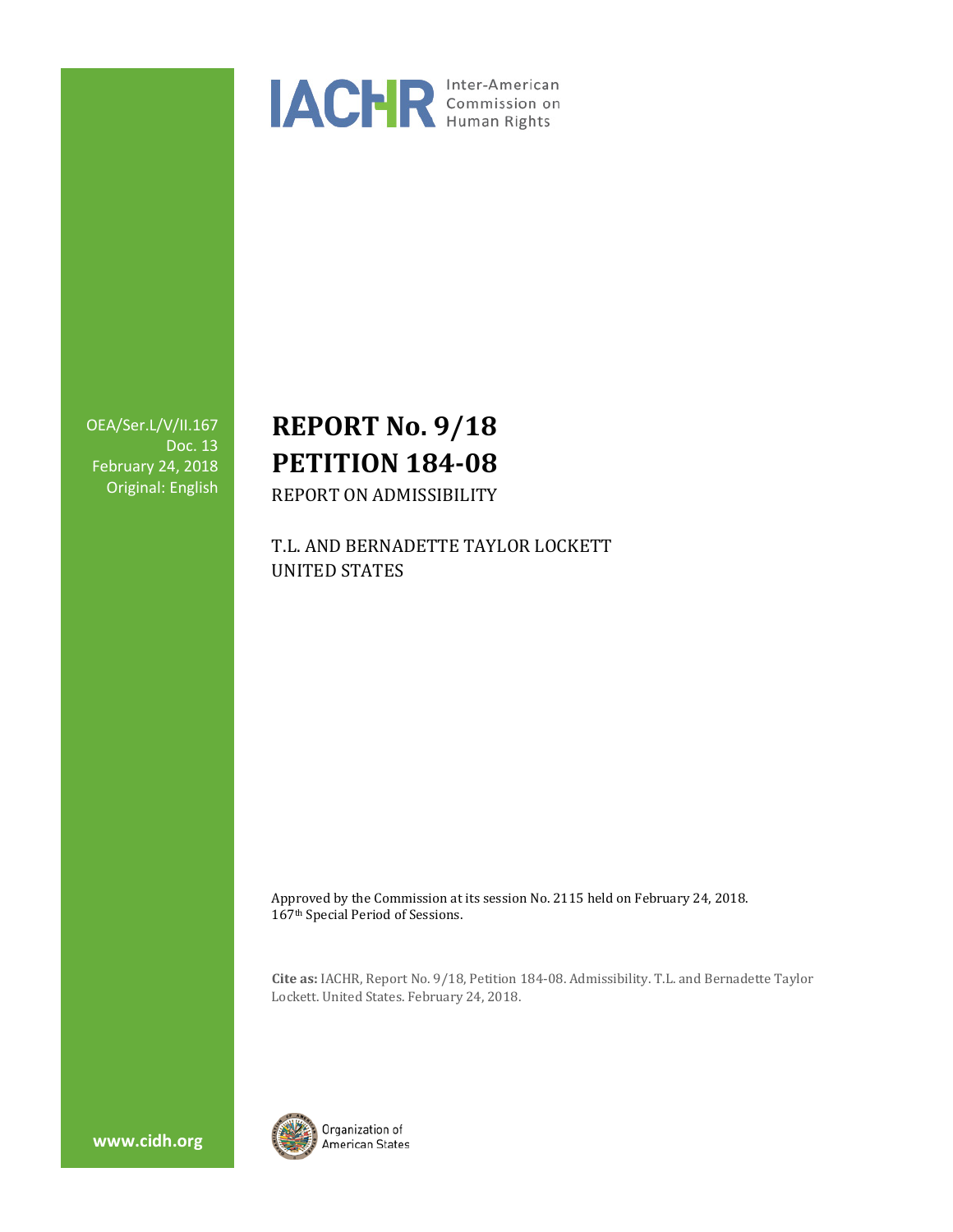# **I. INFORMATION ABOUT THE PETITION**

| <b>Petitioner:</b>      | Bernadette Taylor Lockett                                                                                                                       |
|-------------------------|-------------------------------------------------------------------------------------------------------------------------------------------------|
| Alleged victim:         | T.L. and Bernadette Taylor Lockett                                                                                                              |
| <b>State denounced:</b> | <b>United States</b>                                                                                                                            |
| <b>Rights invoked:</b>  | Articles I, II, IV, V, VI, VII, IX, X, XVII, XVIII, XXIV, XXVI, XXX of the<br>American Declaration of the Rights and Duties of Man <sup>1</sup> |

## **II. PROCEEDINGS BEFORE THE IACHR[2](#page-1-1)**

| Filing of the petition:             | February 19, 2008                                                   |
|-------------------------------------|---------------------------------------------------------------------|
| <b>Additional information</b>       |                                                                     |
| received at the initial study       | April 21 and August 30, 2011; January 25 and September 17, 2012     |
| stage:                              |                                                                     |
| Notification of the petition to     | February 28, 2013                                                   |
| the State:                          |                                                                     |
| <b>State's first response:</b>      | October 22, 2014                                                    |
| <b>Additional observations from</b> | March 24, April 1 and June 17, 2015; March 22 and October 11, 2016; |
| the petitioner:                     | March 16 and August 8, 2017                                         |
| <b>Additional observations from</b> | January 3 and May 19, 2017                                          |
| the State:                          |                                                                     |

### **III. COMPETENCE**

| Competence Ratione personae:    | Yes                                                                               |
|---------------------------------|-----------------------------------------------------------------------------------|
| <b>Competence Ratione loci:</b> | Yes                                                                               |
| Competence Ratione temporis:    | Yes                                                                               |
| Competence Ratione materiae:    | Yes, American Declaration (ratification of the OAS Charter on June 19,  <br>1951) |

## **IV. DUPLICATION OF PROCEDURES AND INTERNATIONAL** *RES JUDICATA***, COLORABLE CLAIM, EXHAUSTION OF DOMESTIC REMEDIES AND TIMELINESS OF THE PETITION**

| <b>Duplication of procedures and</b><br>International res judicata:                        | N <sub>0</sub>                                                                                                                                                                                                                                   |
|--------------------------------------------------------------------------------------------|--------------------------------------------------------------------------------------------------------------------------------------------------------------------------------------------------------------------------------------------------|
| <b>Rights declared admissible</b>                                                          | Articles I (life, liberty and personal security), II (equality before law),<br>VII (protection for mothers and children), XVII (recognition of juridical<br>personality and civil rights), and XVIII (fair trial) of the American<br>Declaration |
| <b>Exhaustion of domestic</b><br>remedies or applicability of an<br>exception to the rule: | Yes, exception set forth in Article 31.2 (b) of the IACHR Rules of<br>Procedure is applicable                                                                                                                                                    |
| <b>Timeliness of the petition:</b>                                                         | Yes, in terms of section VI                                                                                                                                                                                                                      |

 <sup>1</sup> Hereinafter, "Declaration" or "American Declaration."

<span id="page-1-1"></span><span id="page-1-0"></span><sup>&</sup>lt;sup>2</sup> The observations submitted by each party were duly transmitted to the opposing party.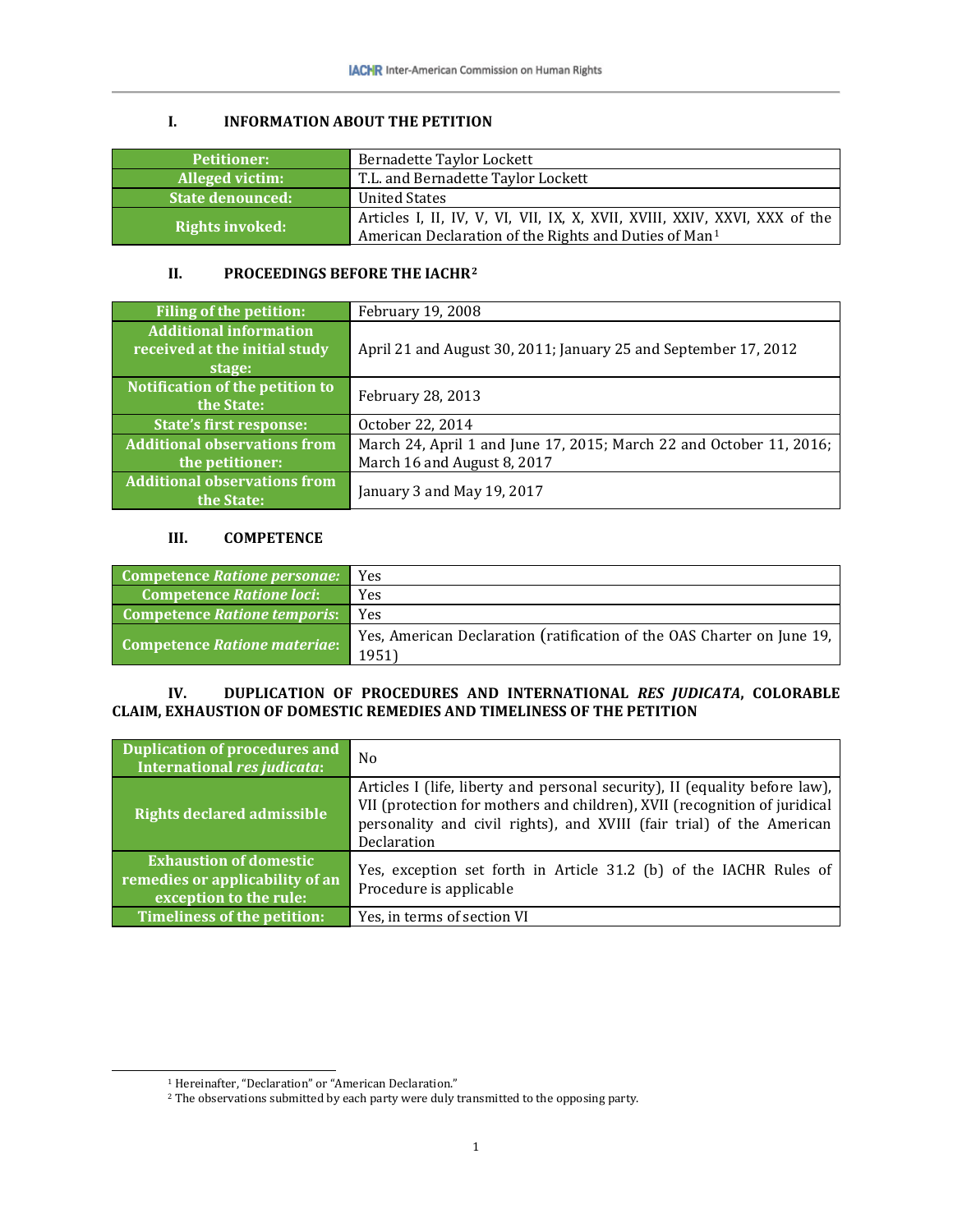#### **V. ALLEGED FACTS**

1. The petitioner alleges that her daughter T.L. -born in 1998- was sexually abused by her father on numerous occasions. The petitioner indicates that she began divorce proceedings in the summer of 2000 and that she was initially granted primary custody of the child in the state of Virginia on April 20, 2000. After a hearing held on August 16, 2000, the petitioner and the father were given joint custody and the petitioner retained physical custody. The divorce became final on July 27, 2001, with the petitioner retaining physical custody of T.L. However, on June 27, 2003, the judge entered an order entrusting the physical custody to the father with weekend visitation to the petitioner. The Court based its ruling, among other things, upon evidence presented by the father that he was doing well in his treatment for paraphilia (a sexual disorder) and because the mother had not complied with a directive of the Court to obtain individual counseling "to address what the court perceives as her own serious mental health issues." The petitioner states that she contested the custody decision, but as from 2005, the courts granted sole legal and physical custody of T.L. to the father. The petitioner was restricted to supervised visits due to court findings that she had failed to comply with various court orders.

2. The petitioner recounts a series of alleged instances of sexual abuse, with specific circumstances, dates, reference to state officials who were informed, and in several instances refers to medical diagnoses that would be consistent with allegations of sexual abuse. In addition, the petitioner gives multiple examples of statements made by T.L. indicating that her father sexually abused her. Moreover, the petitioner reports that another daughter of the petitioner from a previous marriage, born in 1987, also declared having been sexually abused by her step-father between the ages of eight and thirteen, and for that reason tried to commit suicide in 2001. The petitioner indicates that, on October 25, 2006, her ex-husband settled a civil suit with the other daughter in a sexual abuse case.

3. In addition, the petitioner reports that her ex-husband's stepson was arrested and charged with aggravated sexual battery perpetrated against his biological sisters in February 2010 and that his custody was modified to ensure that he would not have any contact with his sisters. However, no special measures were taken to ensure the protection of T.L. when he visited his mother and step-father. Finally, the petitioner claims that T.L.'s step-mother has an extensive history of domestic violence against her previous spouse and children and that she subjected T.L. to race-based physical, psychological and emotional abuse while T.L. was in her father's custody. The petitioner indicates that on January 3, 2014, T.L.'s father filed for divorce and applied for an extended protective order where he asked, based on "health and safety" reasons, that his wife be prohibited from having contact with T.L.

4. The principal complaint presented by the petitioner alleges that Prince William County Police and the Department of Social Services failed to investigate the allegations of sexual abuse on the person against T.L. despite petitioner's numerous denunciations between 2000 and 2007. She believes that "they based their decision not to investigate the allegations of abuse because of [T.L.'s] race, Black-American, and because the father is Caucasian." In 2005, the petitioner filed a complaint of police misconduct with the Police Internal Affairs Office requesting an investigation of what she characterized as alleged perjury committed by a Detective of Prince William County Police. She claims that she subsequently received a letter in 2005 informing her that the Detective "did not violate any law by not conducting an investigation." In 2008 she filed a petition with the Federal Bureau of Investigation regarding the alleged police corruption surrounding T.L.'s case, but the outcome was no intervention. In 2009, she filed a petition for assistance with the Department of Justice but was allegedly informed that the Department would not intervene. In 2011, she sought the assistance of the Attorney General but was informed that she would receive no further assistance on this issue. The petitioner also filed a complaint with the Judicial Inquiry and Review Commission in June 7, 2007, against the judge in charge of T.L.'s custody proceedings alleging judicial misconduct.

5. Petitioner finally alleges that Prince William County police officials violated the American Declaration by retaliating against her, due to her work to raise awareness of alleged police missteps in child abuse cases involving African-American children. Petitioner claims moreover that police, social workers, and Virginia state judges have all contributed to the current situation of alleged continued child abuse, denial of justice, and violation of rights of African-American women and children in Virginia.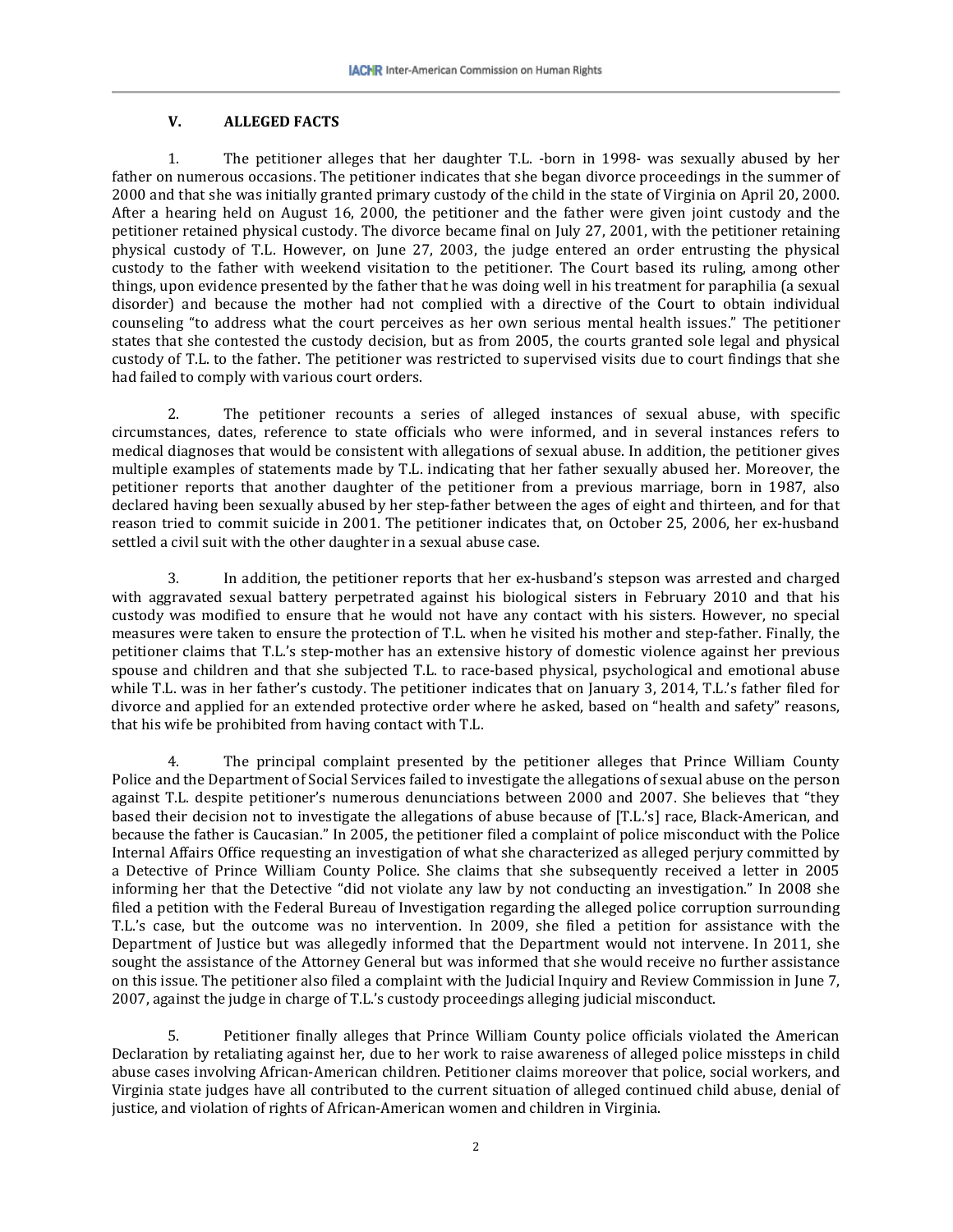6. The State alleges that the petition is inadmissible a) for failure to pursue and exhaust domestic remedies; b) because it does not state facts that tend to establish a violation of the American Declaration; c) because it is manifestly groundless; and d) because supervening information renders the petition inadmissible. The State argues that there is nothing in the record that demonstrates that petitioner has ever sought a judicial remedy for her claims against the United States, nor that she has even attempted to appeal the decisions of the lower courts in the initial custody matter, despite the fact that decisions of the Circuit Courts -such as the Prince William County Circuit Court, which issued the custody orders relevant to the Petition- are reviewable by the Virginia Court of Appeals.

7. As regards administrative remedies, the State argues that the petitioner provides limited documentation to demonstrate that she did raise at least some of the allegations of abuse of T.L. with law enforcement authorities, and that documentation shows that each of these claims was investigated and determined to be unfounded. Moreover, the petitioner provides no explanation or evidence of whether she attempted to pursue the ample opportunities she has under state law to bring a civil tort suit or to seek criminal charges against those private actors she claims are responsible for her injuries and the injuries to her children. It adds that both the law and the circumstances permit petitioner to exhaust domestic remedies despite her alleged indigence, and the exceptions to the exhaustion requirement are not met.

8. It argues that the petition also fails to state facts that tend to establish a violation of rights set forth in the American Declaration and the United States thus may not be found to have failed to honor a commitment under the Declaration based on the conduct of private individuals acting with no complicity or involvement of the government.

9. The State emphasizes that T.L. and her other daughter are all now above the age of 18 thus presumably emancipated adults legally empowered to make their own decisions about where and with whom they live. It states that the petitioner in this matter has asked the Commission to involve itself in a private dispute between her and her ex-husband over the custody of a child combined with vague allegations against state and local officials in the U.S. State of Virginia, for alleged actions and inaction related to that custody dispute, with little or no supporting evidence or other substantiation, despite having transmitted to the Commission a large number of documents. It also states that reviewing the merits of this petition would require the Commission to delve into sensitive family matters governed by domestic family law, involving significant evidentiary records and testimony, including from expert witnesses. It considers that the Commission does not have the resources, the mandate, or the requisite expertise to perform such a task.

10. It concludes that the Commission must also dismiss the petition to the extent it asserts violations based on generalized allegations of bias against African-Americans and women by law enforcement and within the U.S. judicial system. Petitioner alleges that many of the actions or omissions of law enforcement and other state officials, were, at least in part, motivated by racial and/or gender biases; therefore the petitioner asks the Commission to entertain an *actio popularis*, something the State emphasizes the Commission cannot do within its mandate.

### **VI. ANALYSIS OF EXHAUSTION OF DOMESTIC REMEDIES AND TIMELINESS OF THE PETITION**

11. The petitioner indicates that between 2000 and 2007 she filed at least five complaints of sexual abuse against her ex-husband (to the Prince William County Police Department, Fairfax County social services and US Department of Health and Human Services) and that in some cases no investigation was conducted and the few times one was initiated it was closed without diligent investigations. She further argues that she and her daughter T.L. did not have effective access to justice because of racial discrimination. For its part, the State alleges that domestic remedies in the custody proceedings have not been exhausted. It also argues that the petitioner did not bring civil suits against state or local governments or officials, nor has she cited any attempt to pursue civil suits under other statutes against federal, state, or local governmental authorities.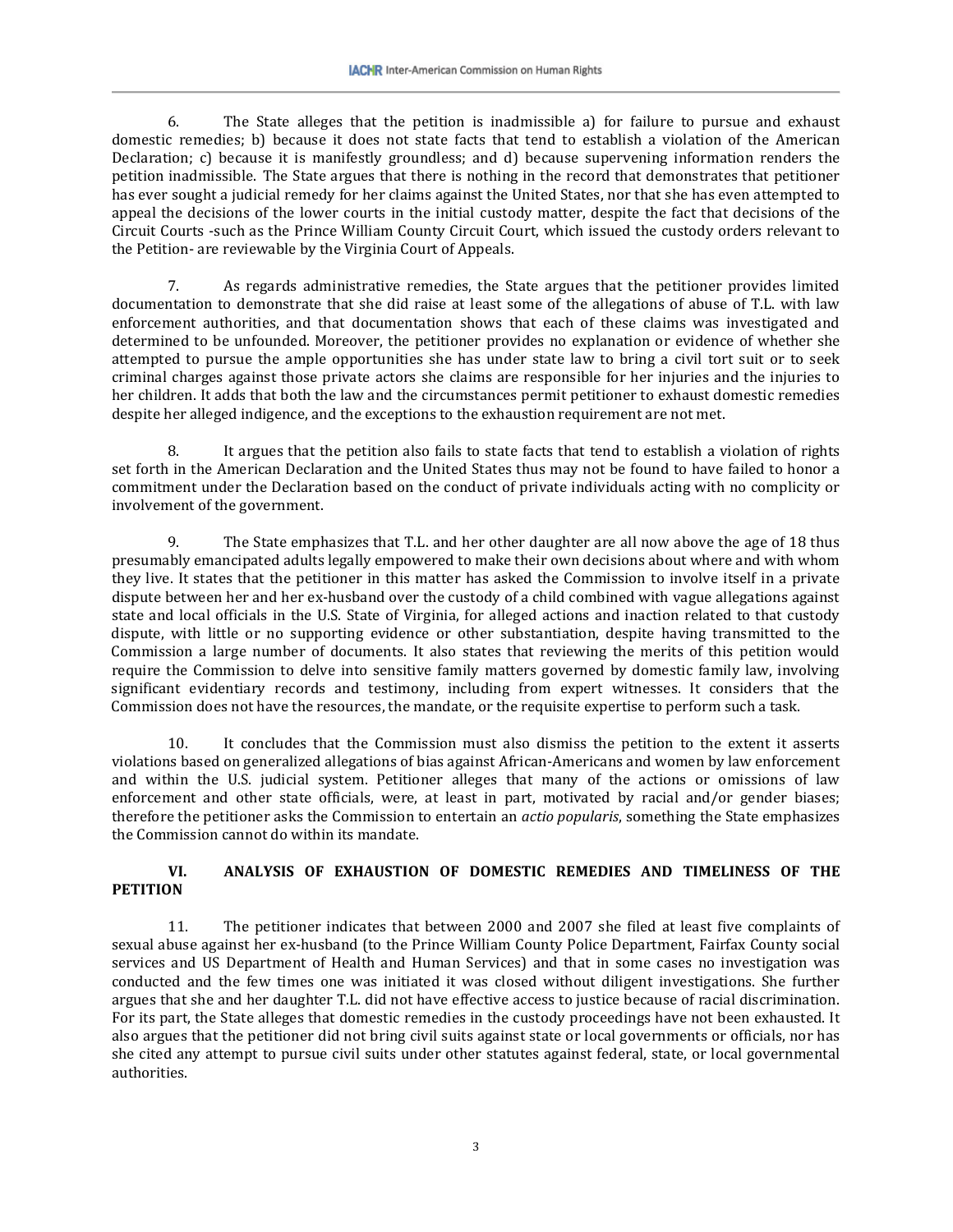12. According to the information provided, the five complaints of sexual abuse filed by the petitioner against her ex-husband were deemed unfounded. The IACHR observes that the proceedings initiated both to determine responsibility in relation to the alleged acts of sexual abuse to the detriment of T.L. and in relation to the alleged discrimination by the police, were either closed in the investigative stage or no investigation was initiated. Moreover, according to the information available, it appears that no investigation was conducted with regard to the complaints filed with the Police Internal Affairs Office and the Department of Justice regarding the alleged failure of the police and the Department of Social Services of Virginia to investigate allegations of sexual abuse. The requirement of exhaustion of domestic remedies does not mean that the alleged victims have the obligation to exhaust every possible remedy available to them. The Inter-American Commission has maintained that "if the alleged victim endeavored to resolve the matter by making use of a valid, adequate alternative available in the domestic legal system and the State had an opportunity to remedy the issue within its jurisdiction, the purpose of the international legal precept is fulfilled."[3](#page-4-0) The Commission therefore concludes that it has sufficient elements to believe that the exception set forth in Article 31.2 (b) of its Rules of Procedure is applicable in this case.

13. The petition was filed on February 19, 2008, and the facts denounced allegedly began in 2000 and the consequences concerning the presumed lack of investigation have allegedly extended over the years. Therefore, the Commission declares that the petition was filed in a timely manner in accordance with Article 32.2 of the IACHR's Rules of Procedure.

14. Finally, the Commission concurs with the State's assessment that the procedure set forth in Article 26 of the IAHCR's Rules of Procedure for the examination and determination of possible state responsibility in individual cases cannot be invoked to examine general or abstract situations. However, this is not an assessment applicable to the matter under analysis. The claim presented by the petitioners does not constitute an abstract complaint, given that it alleges concrete violations of the rights of specific individuals, specifically the petitioner and her daughter.

# **VII. ANALYSIS OF COLORABLE CLAIM**

15. According to the allegations, the alleged victim was sexually abused by her father on multiple occasions, and the Prince William County Police Department and Social Services in Virginia failed to investigate the complaints**.** The petitioner claims that she was denied access to domestic remedies to protect her daughter given that her complaints were not duly investigated by domestic authorities, who allegedly treated her in a discriminatory way on the grounds of her race. As a result, if proved, the facts alleged could establish a possible violation of the rights protected by Articles I (life, liberty and personal security), II (equality before law), VII (protection for mothers and children), XVII (recognition of juridical personality and civil rights), and XVIII (fair trial) of the American Declaration.

16. The Commission admits the present petition with respect to the principal complaint presented, the allegations that denunciations of sexual and other forms of abuse were not addressed with due diligence. This analysis will consider the claims that race played a role in the allegedly deficient response. The Commission finds that, in contrast to the specific information presented with respect to alleged sexual abuse and lack of investigation, the information about the custody proceedings is general and limited, and does not provide a basis to characterize possible violations of the American Declaration. The fundamental complaint at issue is whether the alleged failure of the authorities to respond to the allegations of sexual abuse placed T.L. in a situation of danger.

<span id="page-4-0"></span>17. Lastly, the IACHR finds that the petitioner has not sufficiently substantiated allegations so as to permit the Inter-American Commission to determine, for the purposes of the admissibility of this petition, that the facts tend to establish *prima facie* violations of Articles IV, V, VI, IX, X, XXIV, XXVI, XXX of the American Declaration**.**

 <sup>3</sup> IACHR, Report Nº 73/12, Petition 15/12, Admissibility, Edgar Tamayo Arias. United States, July 17, 2012, para. 37.